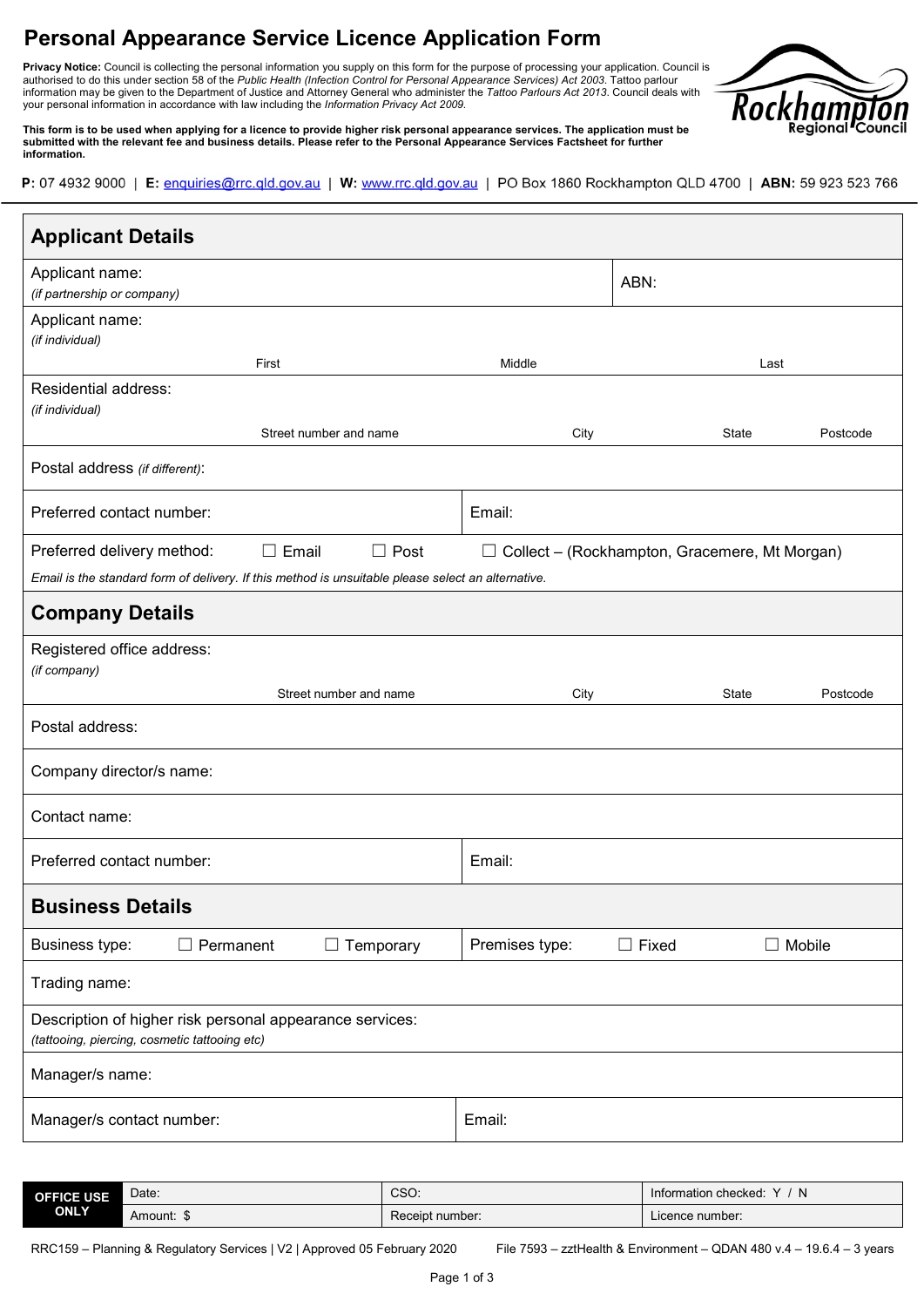| <b>Fixed Premises</b>                                                                                                                                                                                                                                                                                                            |                              |                                            |                     |       |          |
|----------------------------------------------------------------------------------------------------------------------------------------------------------------------------------------------------------------------------------------------------------------------------------------------------------------------------------|------------------------------|--------------------------------------------|---------------------|-------|----------|
| Fixed premise address:                                                                                                                                                                                                                                                                                                           |                              |                                            |                     |       |          |
|                                                                                                                                                                                                                                                                                                                                  | Street number and name       | City                                       |                     | State | Postcode |
| Lot number:                                                                                                                                                                                                                                                                                                                      | Plan number:                 |                                            | Floor area $(m2)$ : |       |          |
| Do you have current approvals?                                                                                                                                                                                                                                                                                                   | $\Box$ No<br>$\Box$ Yes      |                                            |                     |       |          |
| Development approval number:                                                                                                                                                                                                                                                                                                     |                              | Building approval number:                  |                     |       |          |
| Plumbing and drainage approval number:                                                                                                                                                                                                                                                                                           |                              |                                            |                     |       |          |
| <b>Mobile Premises</b>                                                                                                                                                                                                                                                                                                           |                              |                                            |                     |       |          |
| Location where mobile premise can be inspected:                                                                                                                                                                                                                                                                                  |                              |                                            |                     |       |          |
| Floor area $(m2)$ :                                                                                                                                                                                                                                                                                                              | Vehicle registration number: |                                            |                     |       |          |
| Registered vehicle owner:                                                                                                                                                                                                                                                                                                        |                              | Vehicle type: (car, van, trailer, caravan) |                     |       |          |
| Vehicle model:<br>Vehicle make:                                                                                                                                                                                                                                                                                                  |                              |                                            |                     |       |          |
| <b>Person Providing Higher Risk Personal Appearance Service Details</b> (If the person/s personally providing<br>the higher risk personal appearance service are known, please provide details. A person cannot provide higher risk personal appearance services unless the<br>person holds an infection control qualification.) |                              |                                            |                     |       |          |
| Name:                                                                                                                                                                                                                                                                                                                            |                              |                                            |                     |       |          |
| First                                                                                                                                                                                                                                                                                                                            |                              | Middle                                     |                     | Last  |          |
| Postal address:                                                                                                                                                                                                                                                                                                                  |                              |                                            |                     |       |          |
| Preferred contact number:                                                                                                                                                                                                                                                                                                        |                              | Email:                                     |                     |       |          |
| Name:                                                                                                                                                                                                                                                                                                                            |                              |                                            |                     |       |          |
| First                                                                                                                                                                                                                                                                                                                            |                              | Middle                                     |                     | Last  |          |
| Postal address:                                                                                                                                                                                                                                                                                                                  |                              |                                            |                     |       |          |
| Preferred contact number:                                                                                                                                                                                                                                                                                                        |                              | Email:                                     |                     |       |          |
| Applicant Suitability (If selected yes for one or more (a) to (e) boxes or selected no to (f) or (g), please submit details with your application.)                                                                                                                                                                              |                              |                                            |                     |       |          |
| (a) Has the applicant, executive officer, or any other member of the management committee been<br>$\Box$ No<br>$\Box$ Yes<br>convicted of a relevant offence other than a spent conviction?                                                                                                                                      |                              |                                            |                     |       |          |
| (b) Has the applicant or an executive officer, if applicant is a corporation, held a licence under the<br>$\Box$ Yes<br>$\Box$ No<br>Public Health (Infection Control for Personal Appearance Services) Act 2003 or a licence or<br>registration under a corresponding law that was suspended or cancelled?                      |                              |                                            |                     |       |          |
| (c) Has the applicant or an executive officer, if applicant is a corporation, been refused a licence under<br>$\Box$ No<br>$\Box$ Yes<br>the Public Health (Infection Control for Personal Appearance Services) Act 2003 or a licence or<br>registration under a corresponding law?                                              |                              |                                            |                     |       |          |
| (d) Has the applicant or an executive officer, if applicant is a corporation, had an applicant for<br>$\Box$ No<br>$\Box$ Yes<br>registration of an establishment refused under the Health Regulation 1996, part 15?                                                                                                             |                              |                                            |                     |       |          |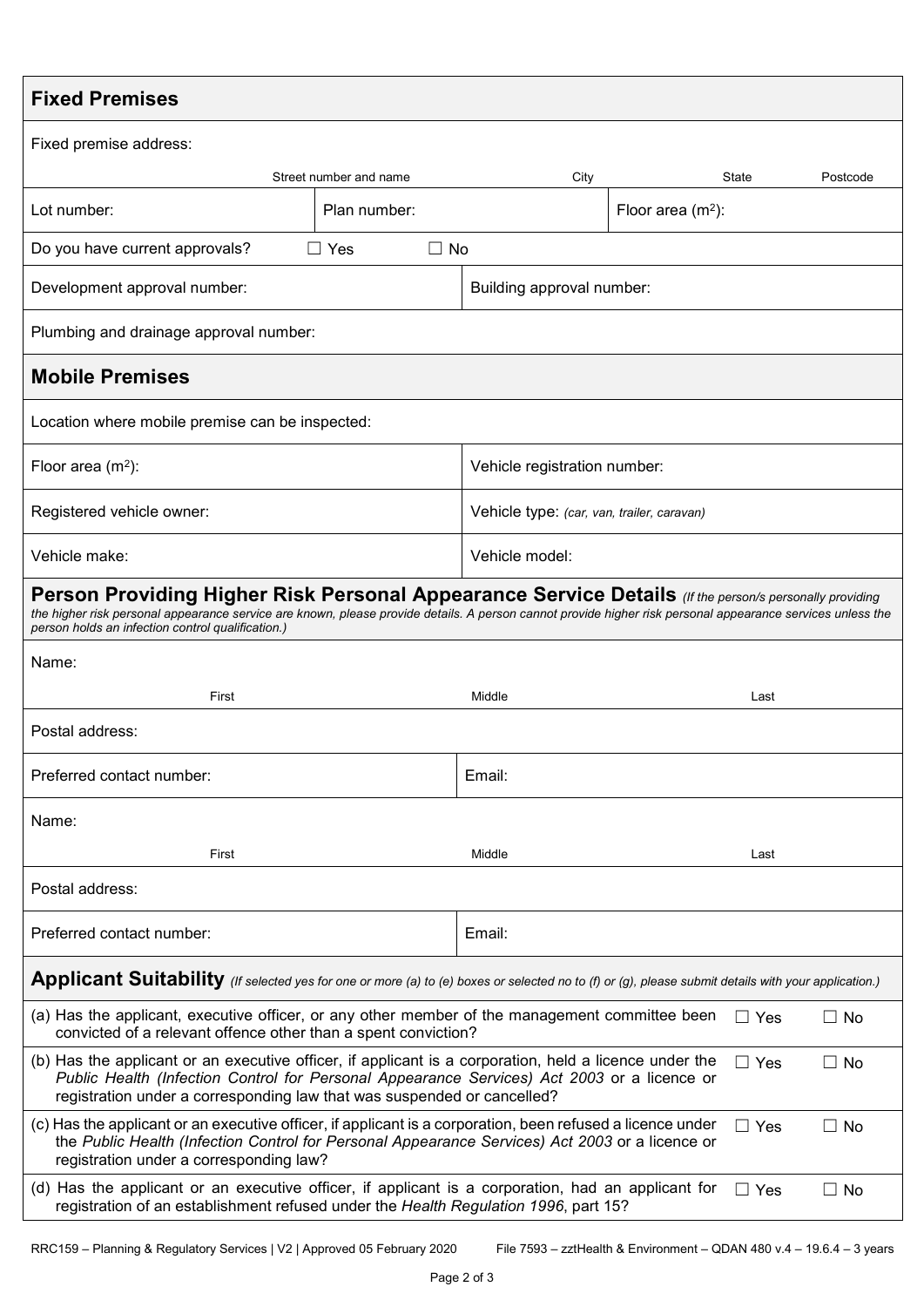|                                                                                                                                              | (e) Has the applicant or an executive officer, if applicant is a corporation, held a registration of an<br>establishment under the Health Regulation 1996, part 15, that was suspended or cancelled? | $\Box$ Yes | $\Box$ No |  |  |
|----------------------------------------------------------------------------------------------------------------------------------------------|------------------------------------------------------------------------------------------------------------------------------------------------------------------------------------------------------|------------|-----------|--|--|
| (f) Will the Infection Control Guidelines be followed?<br>$\Box$ Yes<br>If no, attach details of the process that do not comply.             |                                                                                                                                                                                                      |            |           |  |  |
| (g) Do all persons providing the higher risk personal appearance service have infection control<br>qualifications?                           | $\Box$ Yes                                                                                                                                                                                           | $\Box$ No  |           |  |  |
| business may not be able to operate.                                                                                                         | If no, please contact Council. Any person not holding the required qualifications is not able to perform the service and your                                                                        |            |           |  |  |
| <b>Declaration</b>                                                                                                                           |                                                                                                                                                                                                      |            |           |  |  |
|                                                                                                                                              | I submit this Personal Appearance Service Licence Application Form with the relevant supporting documentation as required.                                                                           |            |           |  |  |
| Applicant name:                                                                                                                              | Applicant signature:                                                                                                                                                                                 | Date:      |           |  |  |
| Signatory name:<br>(if partnership or company)                                                                                               | Signatory position:<br>(if partnership or company)                                                                                                                                                   |            |           |  |  |
| <b>Supporting Documentation</b>                                                                                                              |                                                                                                                                                                                                      |            |           |  |  |
| <b>Higher Risk Personal Appearance Services Business Details:</b>                                                                            | Please remember to provide the following supporting documentation when submitting this form:                                                                                                         |            |           |  |  |
|                                                                                                                                              | $\Box$ Technical data and validation documentation (where applicable) for any equipment, including sterilisers.                                                                                      |            |           |  |  |
| ப                                                                                                                                            | Two copies of each plan, drawn to scale, and complying with the Queensland Building Code:                                                                                                            |            |           |  |  |
| Site plan                                                                                                                                    |                                                                                                                                                                                                      |            |           |  |  |
| Floor plan                                                                                                                                   |                                                                                                                                                                                                      |            |           |  |  |
| Sectional elevation plans                                                                                                                    |                                                                                                                                                                                                      |            |           |  |  |
| Hydraulic plan                                                                                                                               |                                                                                                                                                                                                      |            |           |  |  |
| Premises layout detailing:                                                                                                                   |                                                                                                                                                                                                      |            |           |  |  |
| $\Box$ Details, position and size of all plumbing fixtures                                                                                   |                                                                                                                                                                                                      |            |           |  |  |
| Details of the separation of dirty and clean areas                                                                                           |                                                                                                                                                                                                      |            |           |  |  |
| Details of all surface finishes (floors, walls, ceilings and bench surfaces)                                                                 |                                                                                                                                                                                                      |            |           |  |  |
| $\Box$ Details of all surface joining methods                                                                                                |                                                                                                                                                                                                      |            |           |  |  |
| Persons Personally Providing Higher Risk Personal Appearance Services:                                                                       |                                                                                                                                                                                                      |            |           |  |  |
| Practice Settings competency.                                                                                                                | □ Copy of Statement of Attainment of each proposed operator for relevant Maintain Infection Control Standards in Office                                                                              |            |           |  |  |
| <b>Fees and Charges</b>                                                                                                                      |                                                                                                                                                                                                      |            |           |  |  |
| For a full list of fees and charges please refer to Council's Fees and Charges Schedule.                                                     |                                                                                                                                                                                                      |            |           |  |  |
| <b>Payment Information</b>                                                                                                                   |                                                                                                                                                                                                      |            |           |  |  |
| Morgan; 1 Ranger Street, Gracemere.                                                                                                          | In person   You can pay at Council's Customer Service Centres: 232 Bolsover Street, Rockhampton; 32 Hall Street, Mount                                                                               |            |           |  |  |
|                                                                                                                                              | By phone   Customer Service staff will contact you regarding payment via credit card or debit once this form is received.                                                                            |            |           |  |  |
| By post   Make your cheques/money order payable to 'Rockhampton Regional Council' and send to PO Box 1860,<br>Rockhampton, Queensland, 4700. |                                                                                                                                                                                                      |            |           |  |  |